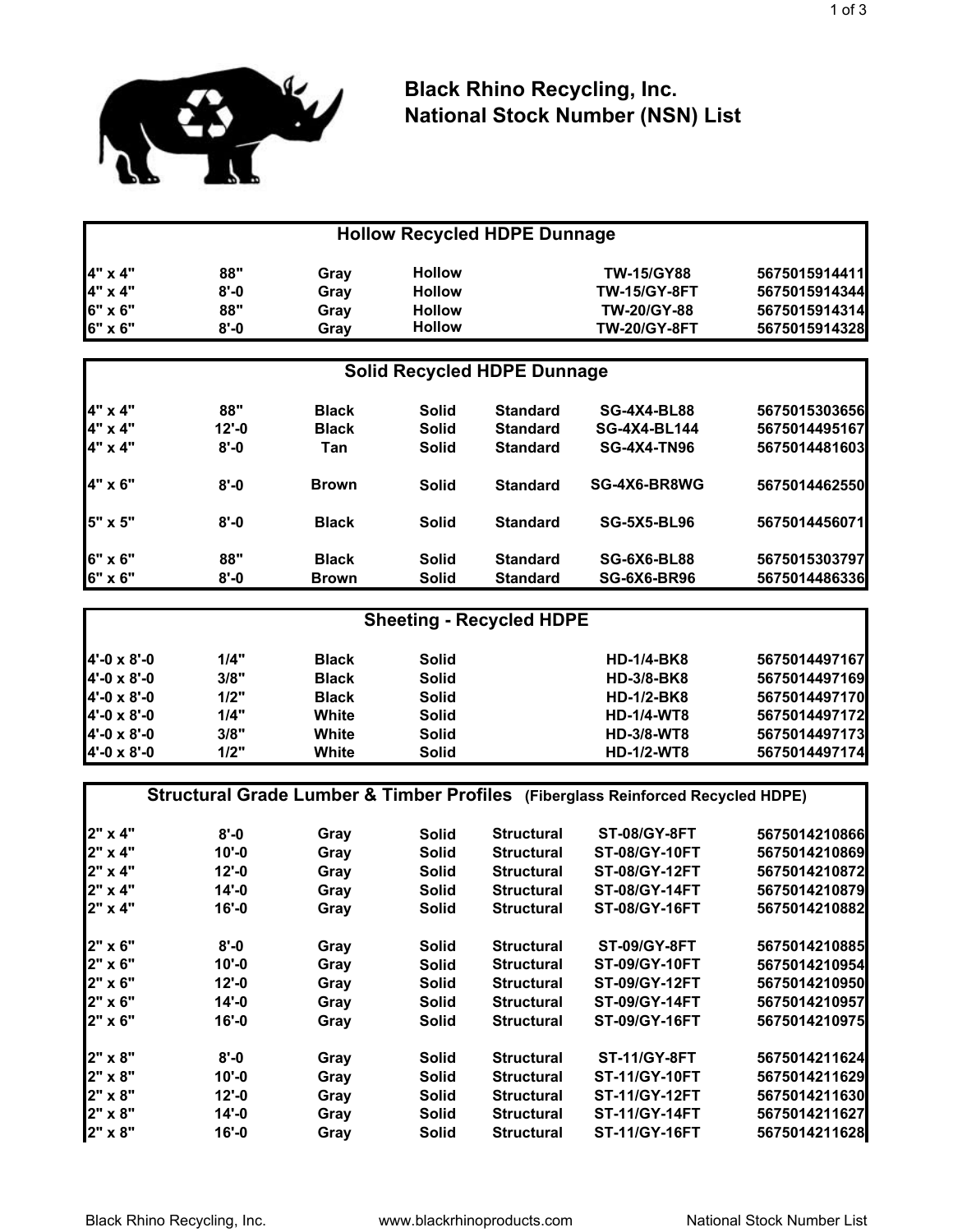*Continued - Structural Grade Lumber & Timber Profiles (Fiberglass Reinforced Recycled HDPE)*

| 2" x 10"        | $8 - 0$   | Gray | <b>Solid</b> | <b>Structural</b> | <b>ST-12/GY-8FT</b>  | 5675014211631 |
|-----------------|-----------|------|--------------|-------------------|----------------------|---------------|
| 2" x 10"        | $10' - 0$ | Gray | <b>Solid</b> | <b>Structural</b> | <b>ST-12/GY-10FT</b> | 5675014214391 |
| 2" x 10"        | $14' - 0$ | Gray | <b>Solid</b> | <b>Structural</b> | <b>ST-12/GY-14FT</b> | 5675014211633 |
| 2" x 10"        | $16' - 0$ | Gray | <b>Solid</b> | <b>Structural</b> | <b>ST-12/GY-16FT</b> | 5675014214411 |
| 2" x 12"        | $8 - 0$   | Gray | <b>Solid</b> | <b>Structural</b> | <b>ST-13/GY-8FT</b>  | 5675014211635 |
| 2" x 12"        | $10' - 0$ | Gray | <b>Solid</b> | <b>Structural</b> | <b>ST-13/GY-10FT</b> | 5675014214331 |
| 2" x 12"        | $12' - 0$ | Gray | <b>Solid</b> | <b>Structural</b> | <b>ST-13/GY-12FT</b> | 5675014214330 |
| 2" x 12"        | $14' - 0$ | Gray | <b>Solid</b> | <b>Structural</b> | <b>ST-13/GY-14FT</b> | 5675014214333 |
| 2" x 12"        | $16' - 0$ | Gray | <b>Solid</b> | <b>Structural</b> | <b>ST-13/GY-16FT</b> | 5675014214336 |
| $3" \times 10"$ | $8 - 0$   | Gray | <b>Solid</b> | <b>Structural</b> | <b>ST-14/GY-8FT</b>  | 5675014214339 |
| 3" x 10"        | $10' - 0$ | Gray | <b>Solid</b> | <b>Structural</b> | <b>ST-14/GY-10FT</b> | 5675014214344 |
| 3" x 10"        | $12 - 0$  | Gray | <b>Solid</b> | <b>Structural</b> | <b>ST-14/GY-12FT</b> | 5675014214347 |
| 3" x 10"        | $14' - 0$ | Gray | <b>Solid</b> | <b>Structural</b> | <b>ST-14/GY-14FT</b> | 5675014214353 |
| 3" x 10"        | $16' - 0$ | Gray | <b>Solid</b> | <b>Structural</b> | <b>ST-14/GY-16FT</b> | 5675014214357 |
| 4" x 4"         | $8 - 0$   | Gray | <b>Solid</b> | <b>Structural</b> | <b>ST-15/GY-8FT</b>  | 5675014214359 |
| 4" x 4"         | $10' - 0$ | Gray | <b>Solid</b> | <b>Structural</b> | <b>ST-15/GY-10FT</b> | 5675014214362 |
| 4" x 4"         | $12 - 0$  | Gray | <b>Solid</b> | <b>Structural</b> | <b>ST-15/GY-12FT</b> | 5675014214366 |
| 4" x 4"         | $14' - 0$ | Gray | <b>Solid</b> | <b>Structural</b> | <b>ST-15/GY-14FT</b> | 5675014214378 |
| 4" x 4"         | $16' - 0$ | Gray | <b>Solid</b> | <b>Structural</b> | <b>ST-15/GY-16FT</b> | 5675014214373 |
| 6" x 6"         | $8 - 0$   | Gray | <b>Solid</b> | <b>Structural</b> | <b>ST-20/GY-8FT</b>  | 5675014214889 |
| 6" x 6"         | $10' - 0$ | Gray | <b>Solid</b> | <b>Structural</b> | <b>ST-20/GY-10FT</b> | 5675014215353 |
| 6" x 6"         | $12' - 0$ | Gray | <b>Solid</b> | <b>Structural</b> | <b>ST-20/GY-12FT</b> | 5675014215127 |
| 6" x 6"         | $14' - 0$ | Gray | <b>Solid</b> | <b>Structural</b> | <b>ST-20/GY-14FT</b> | 5675014215139 |
| 6" x 6"         | $16' - 0$ | Gray | <b>Solid</b> | <b>Structural</b> | <b>ST-20/GY-16FT</b> | 5675014215258 |
| $6" \times 8"$  | $8 - 0$   | Gray | <b>Solid</b> | <b>Structural</b> | <b>ST-17/GY-8FT</b>  | 5675014214383 |
| 6" x 8"         | $10' - 0$ | Gray | <b>Solid</b> | <b>Structural</b> | <b>ST-17/GY-10FT</b> | 5675014214387 |
| 6" x 8"         | $14' - 0$ | Gray | <b>Solid</b> | <b>Structural</b> | <b>ST-17/GY-14FT</b> | 5675014214867 |
| 6" x 8"         | $16 - 0$  | Gray | <b>Solid</b> | <b>Structural</b> | <b>ST-17/GY-16FT</b> | 5675014214899 |

|                         |           |      |              |                   | Structural Grade - Tongue & Groove Plank (Fiberglass Reinforced Recycled HDPE) |               |
|-------------------------|-----------|------|--------------|-------------------|--------------------------------------------------------------------------------|---------------|
| 2" x 10" T&G            | $8' - 0$  | Gray | Solid        | <b>Structural</b> | <b>ST-32/GY-8FT</b>                                                            | 5675014215294 |
| 2" x 10" T&G            | $12 - 0$  | Gray | <b>Solid</b> | <b>Structural</b> | ST-32/GY-12FT                                                                  | 5675014215333 |
| 2" x 10" T&G            | $14' - 0$ | Gray | <b>Solid</b> | <b>Structural</b> | <b>ST-32/GY-14FT</b>                                                           | 5675014215354 |
| <b>2" x 10" T&amp;G</b> | $16' - 0$ | Gray | <b>Solid</b> | <b>Structural</b> | <b>ST-32/GY-16FT</b>                                                           | 5675014216347 |
| 3" x 10" T&G            | $8' - 0$  | Gray | <b>Solid</b> | <b>Structural</b> | <b>ST-33/GY-8FT</b>                                                            | 5675014216348 |
| 3" x 10" T&G            | $12' - 0$ | Gray | <b>Solid</b> | <b>Structural</b> | ST-33/GY-12FT                                                                  | 5675014216353 |
| 3" x 10" T&G            | $16' - 0$ | Gray | <b>Solid</b> | <b>Structural</b> | <b>ST-33/GY-16FT</b>                                                           | 5675014216356 |

|         | Standard Grade Lumber & Timber Profiles (Recycled HDPE without fiberglass) |                       |              |                 |                     |               |  |
|---------|----------------------------------------------------------------------------|-----------------------|--------------|-----------------|---------------------|---------------|--|
| 1" x 4" | $12 - 0$                                                                   | <b>Weathered Wood</b> | <b>Solid</b> | <b>Standard</b> | S-00/WW-12FT        | 5675014491056 |  |
| 2" x 3" | $8 - 0$                                                                    | <b>Brown</b>          | <b>Solid</b> | <b>Standard</b> | S-7/BR-8FT          | 5675014220637 |  |
| 2" x 3" | $8 - 0$                                                                    | Gray                  | <b>Solid</b> | <b>Standard</b> | S-07/GY-8FT         | 5675014220803 |  |
| 2" x 4" | $8 - 0$                                                                    | <b>Brown</b>          | <b>Solid</b> | <b>Standard</b> | SG-2X4-BR-8FT       | 5675014455918 |  |
| 2" x 4" | $10 - 0$                                                                   | <b>Brown</b>          | <b>Solid</b> | <b>Standard</b> | <b>S-08/BR-10FT</b> | 5675014220654 |  |
| 2" x 4" | $10 - 0$                                                                   | <b>Brown</b>          | <b>Solid</b> | Wood grain      | SG-2X4-BR10WG       | 5675014456000 |  |
| 2" x 4" | $12 - 0$                                                                   | <b>Brown</b>          | <b>Solid</b> | <b>Standard</b> | <b>S-08/BR-12FT</b> | 5675014220656 |  |